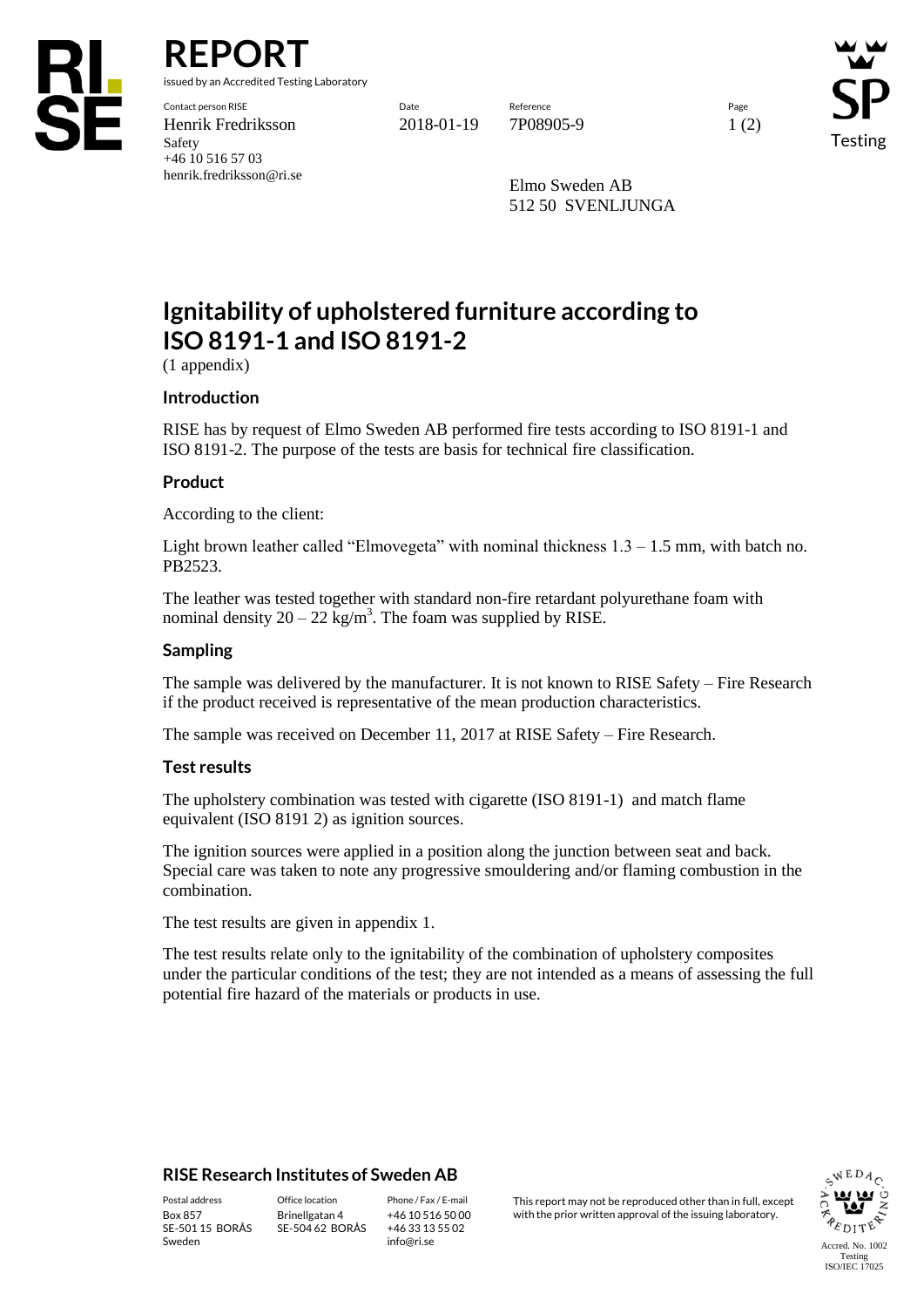



## **Criteria**

Section 4 in ISO 8191-1, 1987 and ISO 8191-2, 1988 describing "Criteria of ignition" with regards to "Progressive smouldering ignition" (4.1) and "Flaming ignition" (4.2).

#### **Assessment**

The tested upholstered furniture combination meets the technical fire requirements according to ISO 8191-1 and ISO 8191-2.

## **Deviation from standard**

The test was performed on a test rig according to EN 1021-1:2006. This test rig is identical to the test rig in ISO 8191 except for an extra plate at the end of the outer parts of the back and seat. This helps the filling from slipping and improves the repeatability of the test standard. This deviation was considered as having no influence on the test results (except for the better).

**RISE Research Institutes of Sweden AB Safety - Fire Research, Fire Dynamics** Performed by Examined by

Signed by: Henrik Fredriksson<br>
Henri, kFredriks (Reason: 1 am the author of this document<br>
Date & Time: 2018-01-26 08:07:57 +01:00

Henrik Fredriksson Per Thureson

Signed by: Per Thureson<br>Reason: I have reviewed this document<br>Date & Time: 2018-01-25 15:43:27 +01:00

**Appendix**

1. Test results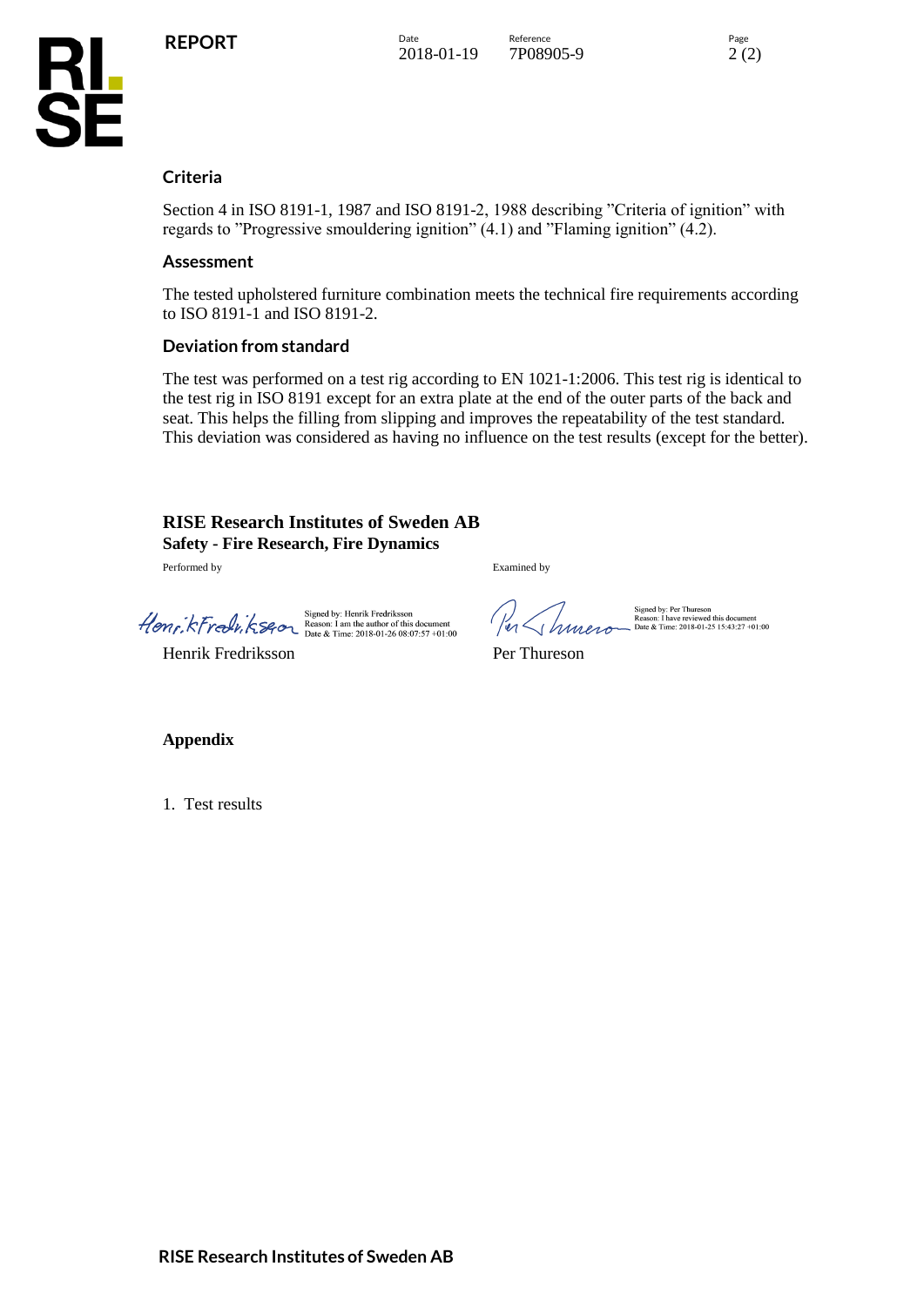Appendix 1

## **Test results – ISO 8191-1, 1987 and ISO 8191-2, 1988**

## **Product**

According to the client:

Light brown leather called "Elmovegeta" with nominal thickness  $1.3 - 1.5$  mm, with batch no. PB2523.

The leather was tested together with standard non-fire retardant polyurethane foam with nominal density  $20 - 22$  kg/m<sup>3</sup>. The foam was supplied by RISE.

## **Observations, ISO 8191-1, ignition source cigarette**

#### **Table 1. Observations during the cigarette tests.**

| Test no                                                                                    |       |               |
|--------------------------------------------------------------------------------------------|-------|---------------|
| The cigarette was applied in a position along the<br>junction between seat and back, min:s | 00:00 | 00:00         |
| The filling uncovers, min:s                                                                | 01:50 | 02:30         |
| Cover ignited, min:s                                                                       | _*    | $\rightarrow$ |
| Filling ignited, min:s                                                                     | _*    | _*            |
| The cigarette died out, min:s                                                              | 31:24 | 22:38         |
| The test was finished, min:s                                                               | 60:00 | 60:00         |

\*Ignition/Flaming ignition of the materials was not observed.

## **Table 2. Damage of cover material and filling after the cigarette tests.**

| Test no                         |       |                |                |         |  |
|---------------------------------|-------|----------------|----------------|---------|--|
| Total charred length in:        | Cover | Filling        | Cover          | Filling |  |
| Cigarette length axis, back, mm |       |                |                |         |  |
| Up along back, mm               |       | ٠              |                |         |  |
| Depth, back, mm                 |       | 4              |                | 4       |  |
| Cigarette length axis, seat, mm |       |                |                |         |  |
| Forward, seat, mm               |       |                |                |         |  |
| Depth, seat, mm                 |       | 4              |                | 4       |  |
| Charred to full depth of back   |       | N <sub>0</sub> | N <sub>0</sub> |         |  |
| Charred to full depth of seat   |       | N <sub>0</sub> | No             |         |  |
|                                 |       |                |                |         |  |